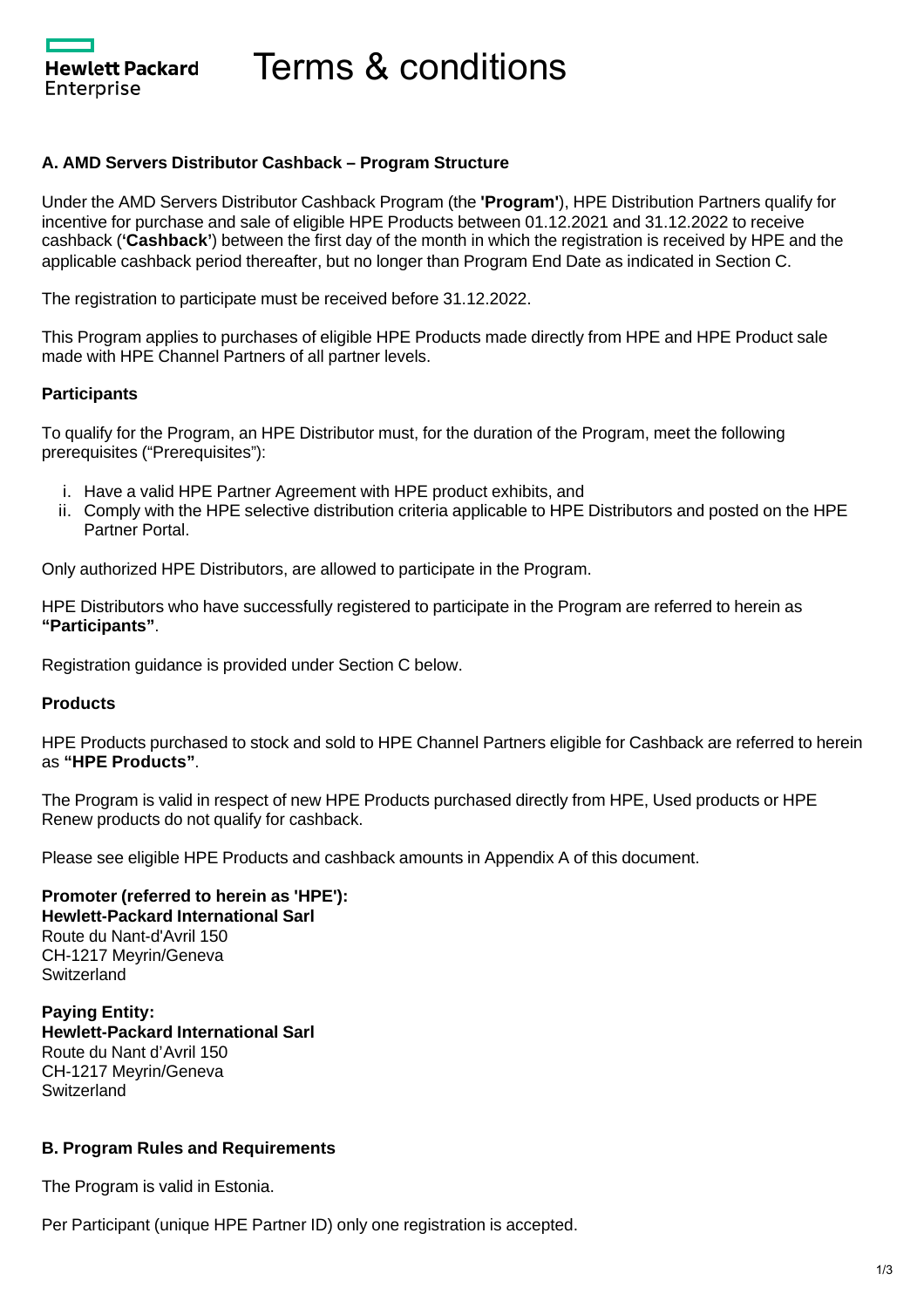# Terms & conditions

The cashback period starts the first day of the month the Participant registered with the Program and ends 31.12.2022.

The Participant receives Cashback for HPE Products purchased to stock in the country of the participant, and receiving Cashback for HPE Products sold to Channel Partners in all countries of service, within the cashback period.

The date of the seller's invoice shall be considered as the date of purchase or date of sale.

Cashback amounts are specified in the HPE Product table in Appendix A of this document.

## **C. Program Steps and Timing**

Hewlett Packard

Enterprise

Qualifying HPE Partners can obtain information about and register for the Program on the web site [www.www.hpe.com/eu/PartnerCashback](https://www.hpe.com/eu/PartnerCashback).

Registrations for participation must be submitted online, at [www.www.hpe.com/eu/PartnerCashback](https://www.hpe.com/eu/PartnerCashback) between 01.12.2021 and 31.12.2022.

Documents and data provided in connection with the Program are exclusively used for validation of eligibility to participate in the Program. The information will not be shared with any other processes or function outside the Program.

Participants who do not provide HPE with all mandatory information during registration will be notified via email and offered the opportunity to provide the missing items within 7 calendar days. If the Participant still fails to provide the missing information or otherwise comply with the terms and conditions, the registration will be rejected.

The Cashback amount for HPE Products is calculated by HPE on a monthly basis, based on HPE's shipment report and HPE sell-out report.

The Cashback is paid monthly by HPE to the Participant. The payment will be made by electronic bank transfer to the bank account provided with the registration.

Payments can only be made to a bank account within the country of the Participant.

Cashback calculated in accordance with the Program Terms are exclusive of VAT.

HPE will apply local mandatory VAT when processing the payments.

The Participant should fulfill any tax obligations imposed by local tax legislation.

For questions regarding the Program or the status of your claim, please email: [cashback@tpps.mail.hpe.com.](mailto:cashback@tpps.mail.hpe.com) Alternatively, for claim status lookup, please check the URL available with the confirmation email.

### **D. Additional Terms**

By completing the registration process the Participant confirms acceptance of these terms and conditions.

HPE reserves the right to disqualify incomplete, altered or illegible claims in its sole discretion.

Participants submitting fraudulent claims will be excluded. HPE reserves the right to take legal action.

HPE reserves the right to audit all requests to ensure that the terms and conditions of the Program have been met and to request additional information regarding any and all claims and supporting documents.

In the event of incorrect payments made by HPE the Participant shall repay any such incorrect payment not later